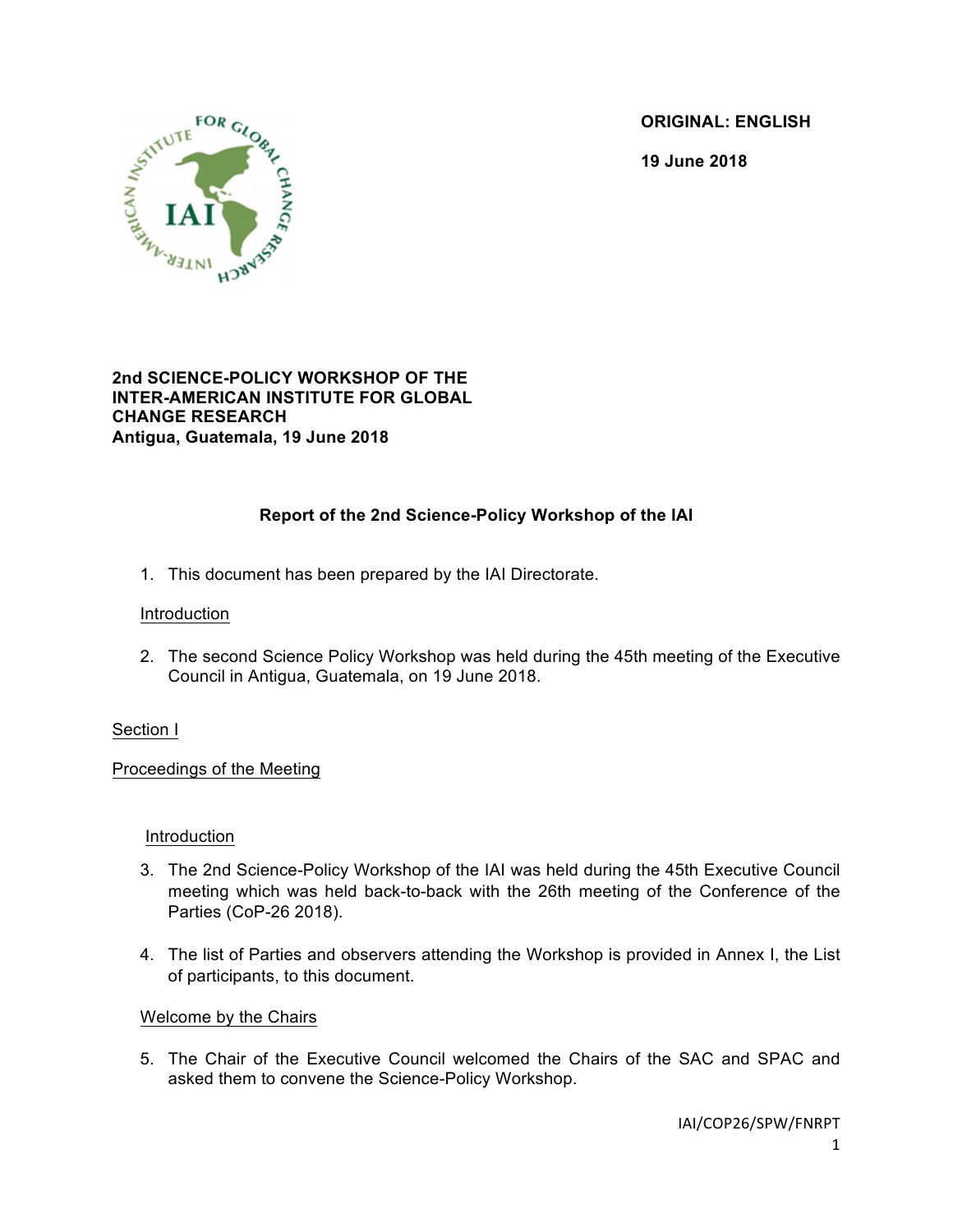- 6. The Chair of the SAC welcomed the participants and introduced his hopes for a productive exchange of information among researchers and policy makers. He expressed his gratitude for Guatemala in hosting the meetings and highlighted the importance of hosting this meeting.
- 7. The Chair of the SPAC welcomed the participants and stressed the importance of linking science to policy, and of the opportunity for the Parties to interact directly with IAI researchers.

## Agenda item 1: Introduction of the agenda

8. The Chairs of the SAC and SPAC introduced the agenda of the 2nd Science-Policy Workshop.

#### Agenda item 2: Approval of the agenda

- 9. The Chair of the SAC invited participants of the Science-Policy Workshop to approve the agenda.
- 10. The Agenda was approved by consensus.
- 11. The Chair of the SAC reported on the activities by the SAC and SPAC on 17 June 2018 related to the Co-funded Small Grant Program (SGP): the role of ecosystem services in adaptation to global change for human wellbeing, particularly their role to provide peer review to the pre-proposals received by the IAI Directorate. He also informed representatives on the results of the joint SAC and SPAC meeting which was held on 18 June 2018.

## Agenda item 3: IPBES Regional Assessment: Americas

- 12. The Chair of the SPAC gave a presentation on the recent Intergovernmental Science-Policy Platform on Biodiversity and Ecosystem Services (IPBES) *Assessment Report on*  Biodiversity and Ecosystem Services for the Americas<sup>1</sup>, intended to provide Governments, the private sector, and civil society with scientifically credible and independent up-to-date assessments of available knowledge to make informed decisions at the local, regional and international levels. It provides a critical assessment of the full range of issues facing decision-makers, including the importance, status, trends and threats to biodiversity and nature's contributions to people, as well as policy and management response options.
- 13. Following the presentation, the Chair of the SAC opened the floor to discussion.
- 14. Discussion points included:
	- The consideration of socio-economic factors in sustainability, governance, and the importance of urban areas in reaching sustainability goals;

 $1$  For more information see: https://www.ipbes.net/assessment-reports/americas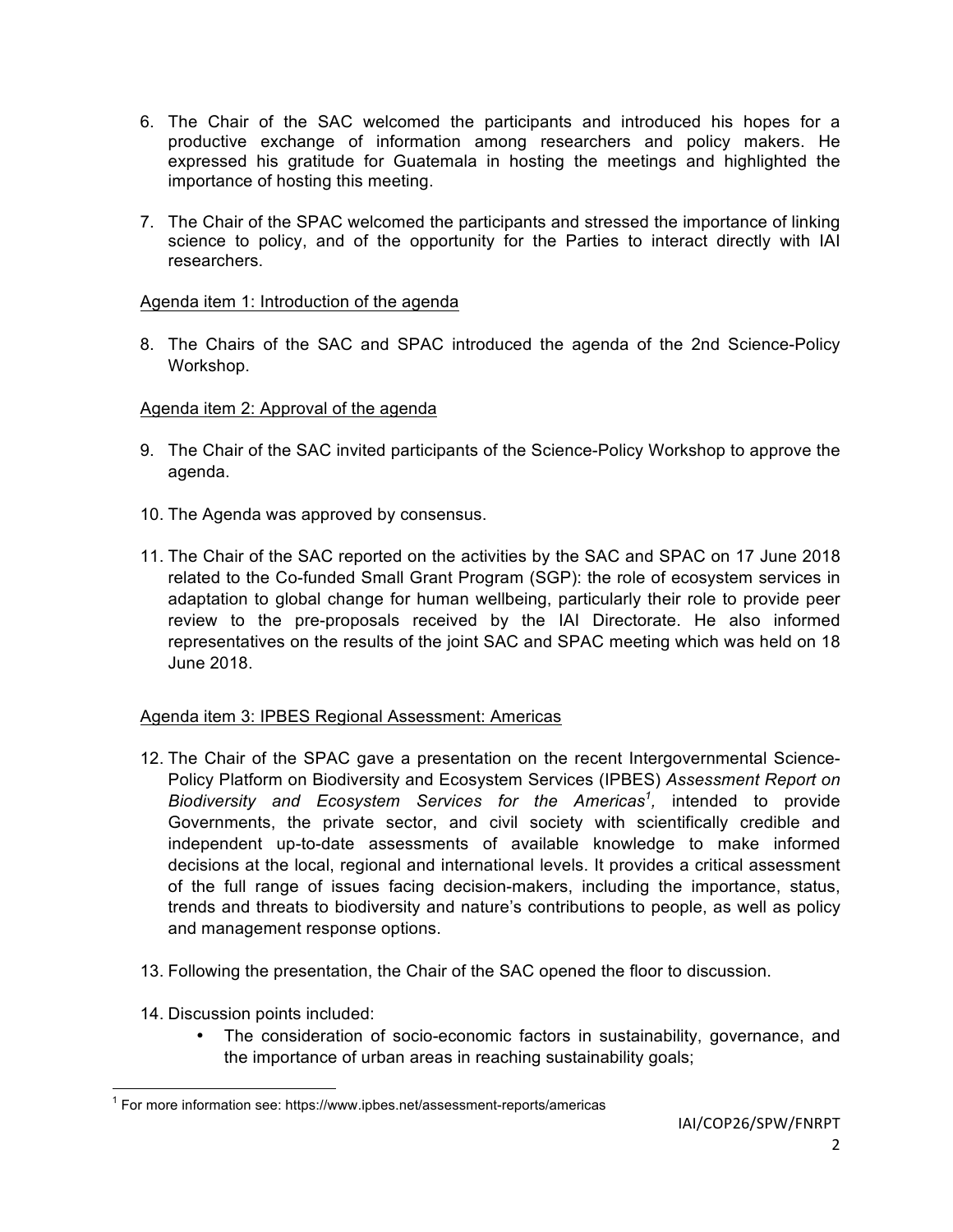- The nature of complex systems and the need to use a systems approach to analyze tradeoffs. Participants suggested that this topic could be a topic of interest under the upcoming 4th round of the Collaborative Research Network (CRN4);
- The need to produce and adapt new technologies to address local challenges;
- That policy decisions do not occur in isolation, and they have consequences on both natural and human systems;
- That costs associated with not taking action should be compared to the costs of taking action; and,
- That workforce training, with a broad perspective in systems, multi-disciplinarity, and science-policy processes should be considered priority.

# Agenda item 4: Introduction to the IAI Open Data initiative

- 15. The Chair of the SAC introduced the importance of Open Data in the work of the IAI in supporting the Americas and invited the IAI Executive Director to highlight the IAI Directorate´s initiative on this topic.
- 16. The IAI Open Data Advisor presented the IAI Open Data Catalog, currently hosted by the National Agency for e-Government and Information Society of Uruguay. The Catalog is built on the platform of the Agency´s Catalogo de Datos Abiertos. The preliminary workplan for the initiative foresees it evolving over a period of three years and would include prototyping, implementation, and outreach phases. Dr. Arturo Sanchez, who was key partner in the development and ongoing implementation of the project, spoke on the collaboration between the IAI, the University of Alberta, IBM, the United States National Science Foundation and other organizations.
- 17. The Chair of the SAC opened the floor for discussion.
- 18. The following discussion highlighted:
	- That the need is not only to provide open data but also for policy makers to understand how to use it, store it, and apply it.
	- Guatemala offered the support and lessons learned from launching of its open data portal and successful efforts to implement an e-government system $^2$ .
	- That it is important to distinguish between official data in a country and data produced by scientific groups. Ideally these should be the same, but this may not always be true.
	- That data archiving is the first step. The archive itself can become a subject of research and how can we integrate metadata into national data archives.
	- That special attention must be taken with traditional and indigenous knowledge and that indigenous people should have prior and informed consent in the possible use of their knowledge.
	- That policy makers may be able to access these data but data need to be prepared by technicians, and these positions need to be supported.

 $2$  For more information see: Comisión Presidencial de Transparencia y Gobierno Electrónico (Guatemala): http://www.transparencia.gob.gt/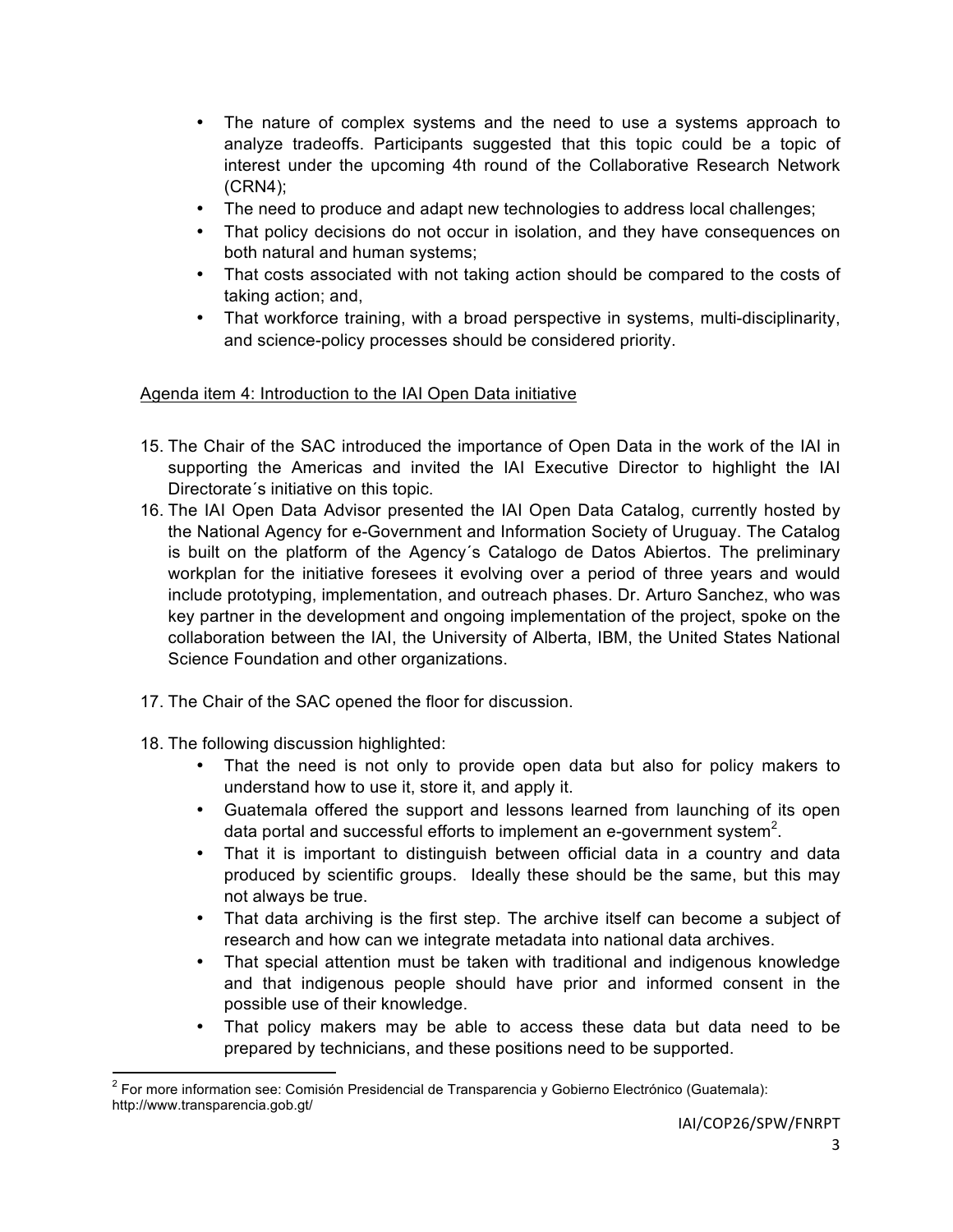• That future research is needed on how to access and use the data. Support from the Parties is crucial for supporting this effort.

# Agenda item 5: IAI Strategic Plan: the next 25 years

- 19. The Chair of the SAC introduced agenda item 5 and invited the IAI Executive Director to introduce the topic of Strategic Planning for the IAI.
- 20. The IAI Executive Director stated that there is an opportunity to reflect on the 25 years of science produced by the IAI and to work on the articulation of a vision for the next 25 years. The existing Strategic Plan is not in force per Decision XVIII/16 (CoP-18, Asuncion) which approved the Plan for one year only. The Executive Director spoke on the need to seek the advice of the SAC and SPAC in the development of the Plan and in assisting the IAI Directorate in better understanding national priorities in a regional context.
- 21. Following the presentation, the Chair of the SAC opened the floor for discussion.
- 22. Comments provided included:
	- The ensuing dialogue during the meeting has resulted in a collective of ideas for the Strategic Plan, the role of the IAI in the region, and the role of the SAC, SPAC, EC, Parties, and IAI Directorate in collaboratively developing a new Strategic Plan;
	- There was consensus that the IAI should be proud of its 25-year legacy of scientific excellence, enhancement of science capacity, and establishing partnerships. It is an opportune moment to reflect on the coming 25 years;
	- There is a need to have a more fluid communication with the Parties and to make the results of the IAI more visible;
	- There is a need to identify the priorities of the Parties, what they need to achieve targets under international environmental frameworks, such as the Paris Agreement, and what priorities are shared across the Americas;
	- The new vision of the IAI should inspire new membership, increased engagement from Parties, and direct the IAI to serve as the regional capacity building organization for integrating science into policy.
	- The IAI is not a funding agency, it has a role to play in bringing relevant science to Parties to assist Parties in meeting the 2030 Sustainable Development Agenda for the region;
	- A Young Fellowship Program could be an important tool for training young scientists in transdisciplinary research and in introducing them to issues related to science-policy processes;
	- The group discussed allowing States outside the region to join the IAI as observers thereby facilitating IAI access to expertise and resources in other regions;
	- That sustainability, adaptation, water security and systems were brought to the table as topics the IAI should address to help inform plans such as National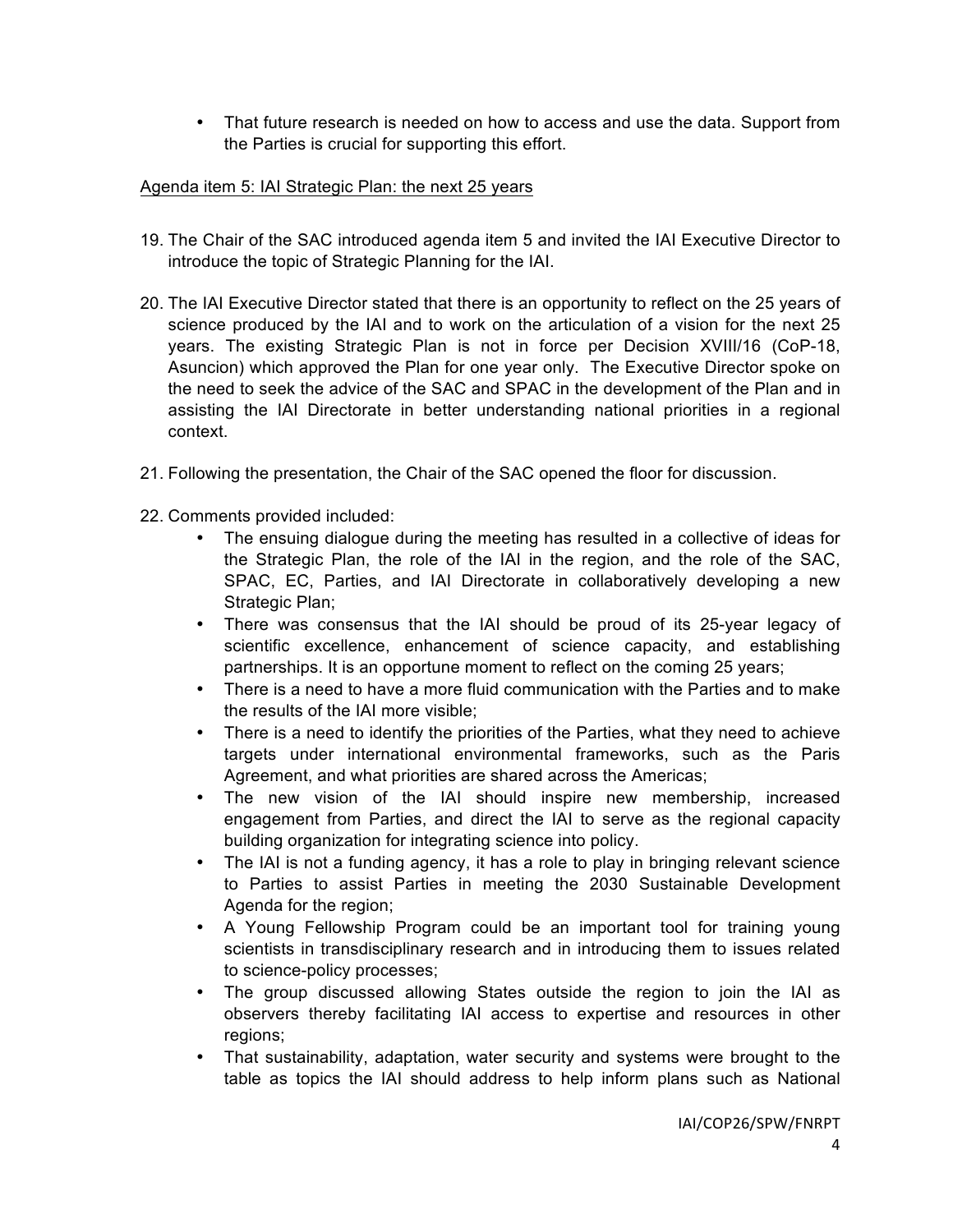Adaptation Plans. This could also allow the IAI to access international funds available for adaptation initiatives; and,

• Increasing participation of the Parties is a critical step to meeting the needs of the region.

# Agenda item 6: The role of science-diplomacy workshops

- 23. The Chair of the SPAC invited the IAI Directorate to introduce a panel discussion with representatives from Panama, Guatemala and Uruguay.
- 24. Panelists discussed the importance of science-diplomacy, its role in the development of national and regional policies, and the role of IAI to develop more national capacities. Panama mentioned the organization of a science-diplomacy workshop to be held possibly in Panama City during fall 2018. The workshop would include Central American countries. Guatemala spoke about its science-diplomacy initiatives focusing on risk reduction and the enhanced collaboration with Mexico arising from these efforts. Uruguay shared its efforts on science diplomacy, particularly through the organization of training future leaders.

## Agenda item 7: APN: Translating science to policy in Asia

- 25. The Chair of the SPAC gave the floor to the Executive Director of the Asia Pacific Network for Global Change Research  $(APN)^3$ .
- 26. The Executive Director of the APN gave a presentation on regional collaborative research, scientific capacity development, science-policy linkages, proposal development for early-career scientists, and sub-regional science-policy activities in Asia and the Pacific.
- 27. He stressed that the mission of the APN is to enable investigations of changes in the Earth's life support systems and their implications for sustainable development in the Asia-Pacific region through support for research and science-based response strategies and measures, effective linkages between science and policy, and scientific capacity development.

## Agenda item 8: Science policy results and opportunities

- 28. The Chair of the SPAC invited the IAI Directorate to present on the progress of CRN3 and the IAI science program.
- 29. The IAI Directorate opened agenda item 8 by outlining the success of IAI-supported researchers in informing policy across the region. She reported on the state of CRN3 before introducing three CRN3 Principal Investigators who presented their work and how it has contributed to policy outcomes in the region. The three projects study dry forests and their ecosystem services, nitrogen cycling and management at regional scales and water security and water management in the Americas. Science-policy outcomes

 $3$  www.apn-gcr.org/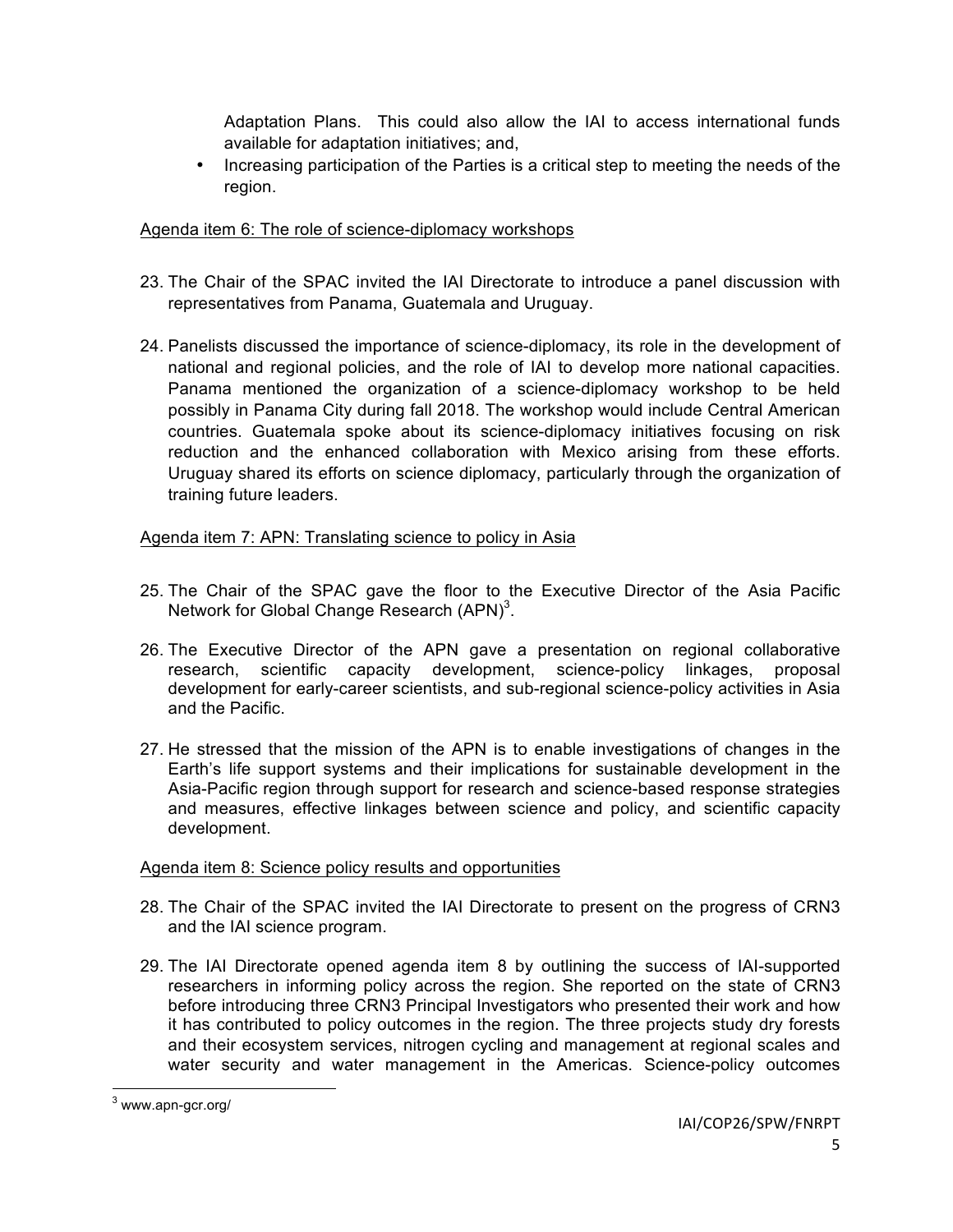included: informing a court case regarding protected areas in Brazil, assessment of effectiveness of Payments for Environmental Services Program in Costa Rica, the creation of an online course in Spanish that provides climate-change capacity for thousands of participants; how nitrogen cycles and management impact human health, ecosystems, climate and agriculture; and adaptation strategies for water security and water-energy-food nexus.

- 30. The SPAC Chair opened the floor for discussion.
- 31. The discussions following the presentation included:
	- The communication of uncertainty to politicians who need to make policy decisions on where and when to invest. It was noted that it is important to distinguish the concepts of doubt, uncertainty, and error;
	- That dialogue with stakeholders in both the public and private sector is necessary to translate the scientific information so that there is a shared understanding of the science and associated uncertainty;
	- That using scenarios allows decision makers to work with uncertainty, although tipping points are also necessary to be included in research and communication of research.
	- That it is important to recognize that information for decision-making is not the same as information for the development of policies.

#### Agenda item 9: Conclusions/draft recommendations to the COP

32. Recommendations in light of discussions would be made during EC-45.

## Agenda item 10: Closing remarks and closure of the meeting

- 33. The Chair of the Executive Committee and the SAC Chair invited members to make closing remarks.
- 34. The 2nd Science-Policy Workshop was closed by the SAC Chair.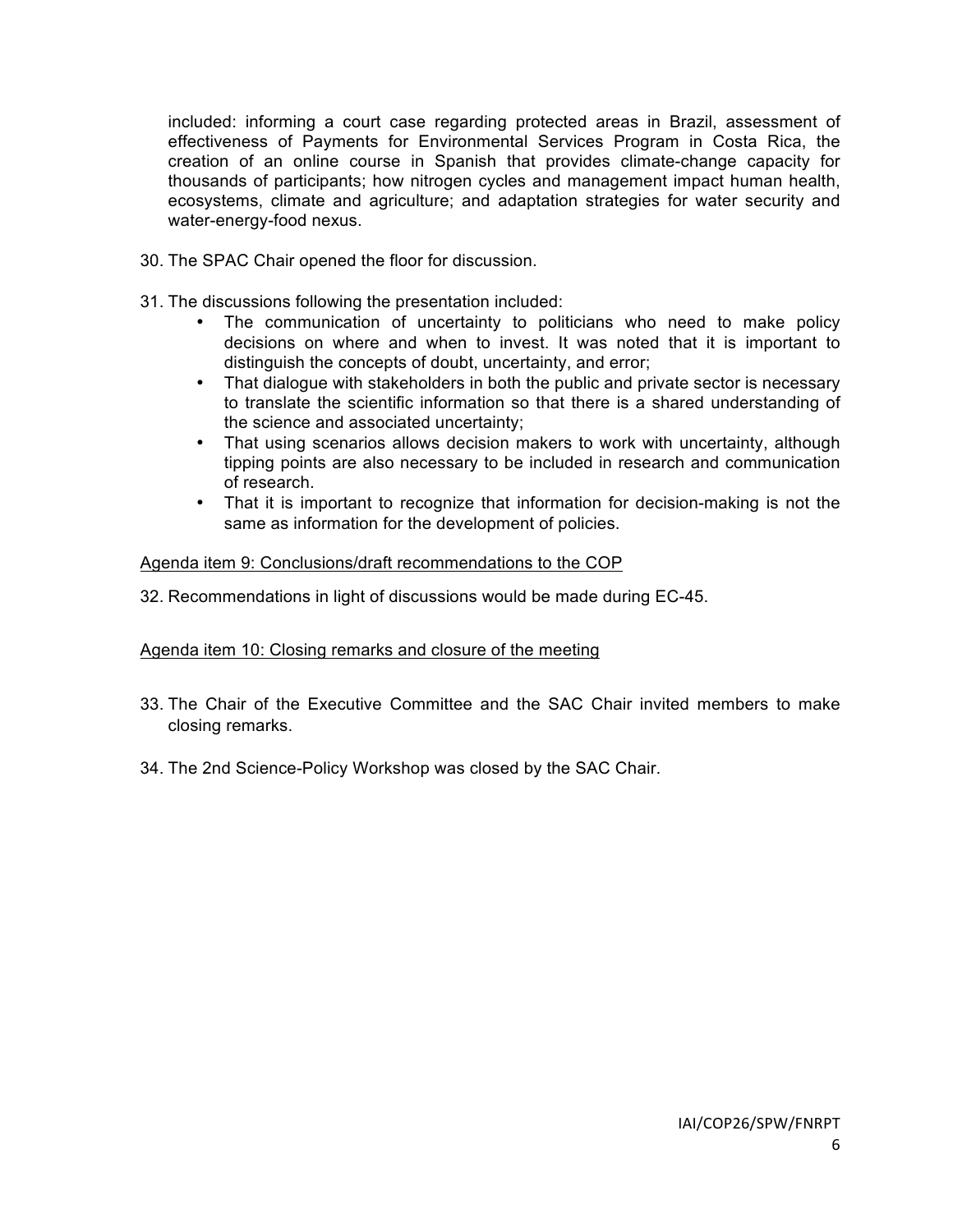Annex

List of participants

## **2nd Science-Policy Workshop of the IAI**

## **Antigua, Guatemala 19 June 2018 / 19 de junio de 2018**

#### **List of Participants**

## **Lista de Participantes**

## **EXECUTIVE COUNCIL / CONSEJO EJECUTIVO**

## **UNITED STATES OF AMERICA**

#### **Ms. Maria Uhle (Chair)**

Program Director National Science Foundation 703 292 2250 muhle@nsf.gov

#### **Mr. Paul Filmer**

Program Director, Americas National Science Foundation Office of International Science and Engineering 2415 Eisenhower Avenue, Alexandria, Virginia 22314 +1 703 292 7858 pfilmer@nsf.gov

#### **BRAZIL**

## **Mr. Jean Pierre Ometto**

Coordinator / Researcher Instituto Nacional de Pesquisas Espaciais (INPE) Av. dos Astronautas, 1758 São José dos Campos/SP – CEP 12227-010 – Brasil +55 1232087904 jean.ometto@inpe.br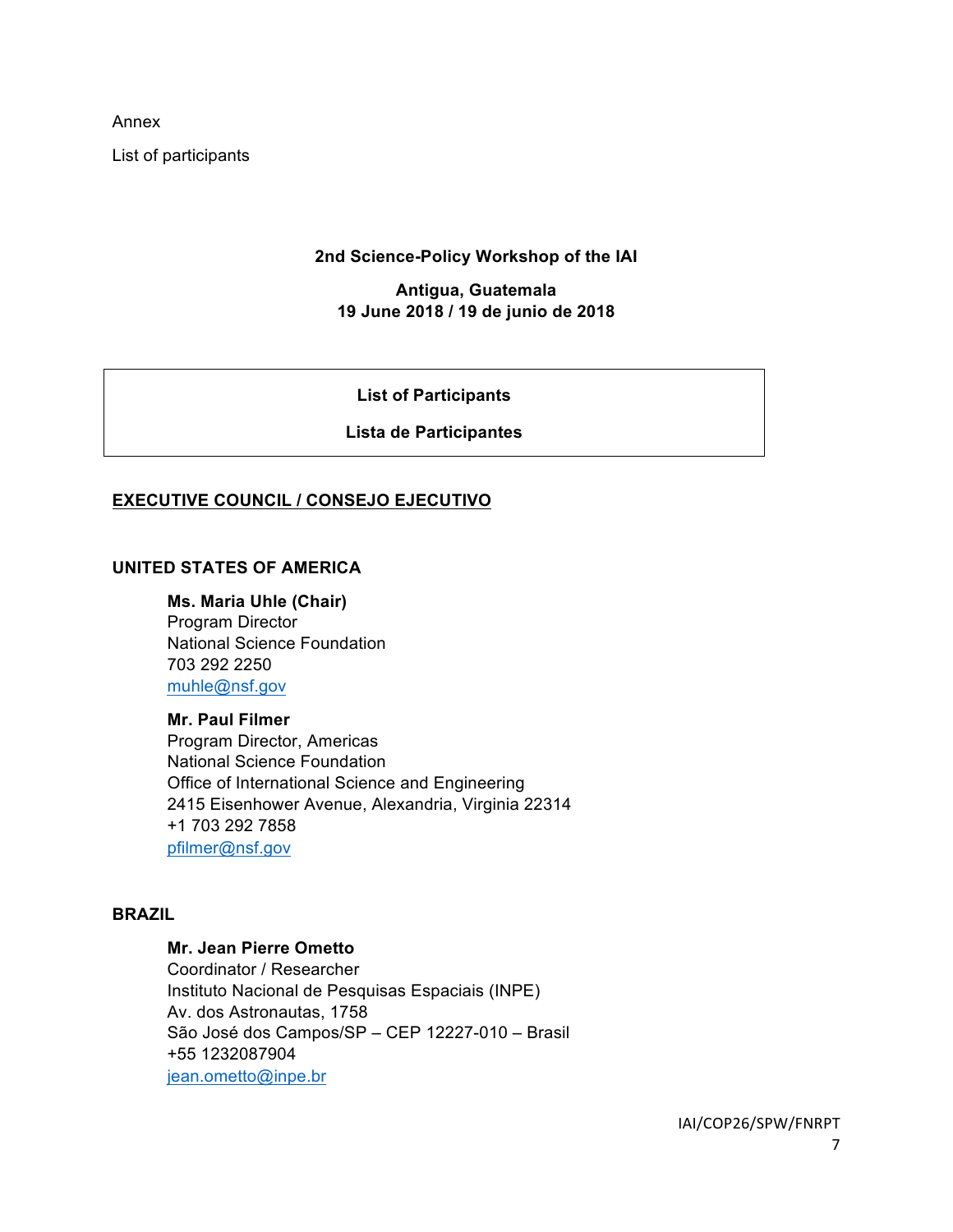## **CHILE**

### **Ms. Gladys Santis (Vice-Chair)**

Representante IAI Chile, Oficina Cambio Climático Ministerio del Medio Ambiente Chile San Martín 73, Piso 8 Santiago, Chile 56225735790 gsantis@mma.gob.cl

## **COSTA RICA**

#### **Mr. Roberto Villalobos Flores**

Instituto Meteorológico Nacional de Costa Rica Barrio Aranjuéz, San José 506 2222 5616 ext 201 rvilla@imn.ac.cr roberto.villalobos@gmail.com

## **PANAMA**

#### **Ms. Luz Graciela Cruz Quijada**

Coordinadora de Proyectos I + D Secretaría Nacional de Ciencia, Tecnología e Innovación (SENACYT) Edificio 205, Ciudad del Saber República de Panamá +507 517 0033 lcruz@senacyt.gob.pa

#### **Ms. Milagro Mainieri**

Ingeniera Secretaría Nacional de Ciencia, Tecnología e Innovación (SENACYT) Edificio 205, Ciudad del Saber República de Panamá +507 517 0031 mmainieri@senacyt.gob.pa

## **OBSERVERS / OBSERVADORES**

• **IAI PARTIES / PARTES DEL IAI**

### **ECUADOR**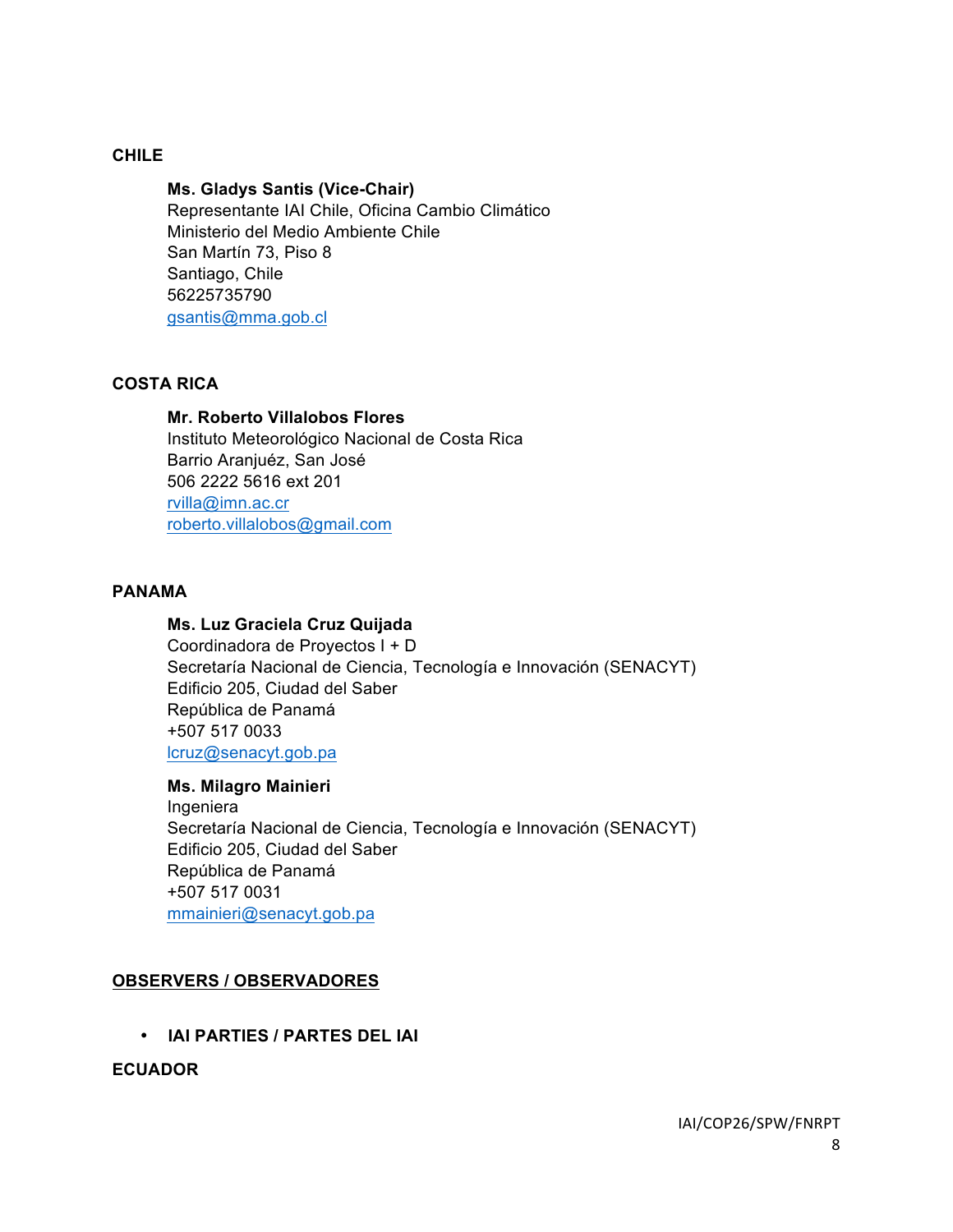#### **Ms. Ingrid Paola Angulo Cortez**

Especialista en Cooperación Internacional Embajada de Ecuador en Guatemala 4ª Avenida 12-60 Zona 14 2368 0397 iangulo@cancilleria.gob.ec

#### **GUATEMALA**

**Mr. Oscar Manuel Cobar Pinto** Secretario Nacional de Ciencia y Tecnología SENACYT Guatemala 3ª Avenida 13-28 Zona 1, Guatemala +502 2317 2618 ocobar@concyt.gob.gt

#### **PERU**

**Mr. Carlos Rossi** Ministro Consejero Embajada del Perú en Guatemala 13 Calle 14-24, Zona 13, Guatemala +502 42209347 carlorossi@hotmail.com

## **URUGUAY**

**Mr. Gabriel Aintablian** Vicepresidente Instituto Uruguayo de Meteorología (Inumet) Barrios Amorín 1488 CP 11200 Montevideo, Uruguay +598 99 613 531 vicepresidente@inumet.gub.uy

#### • **ASSOCIATES OF THE INSTITUTE / ASOCIADOS DEL INSTITUTO**

#### **CIESIN**

#### **Ms. Susana Beatriz Adamo**

Research Scientist Center for International Earth Science Information Network (CIESIN) Columbia University 61 Route 9W, Palisades, NY 10964 USA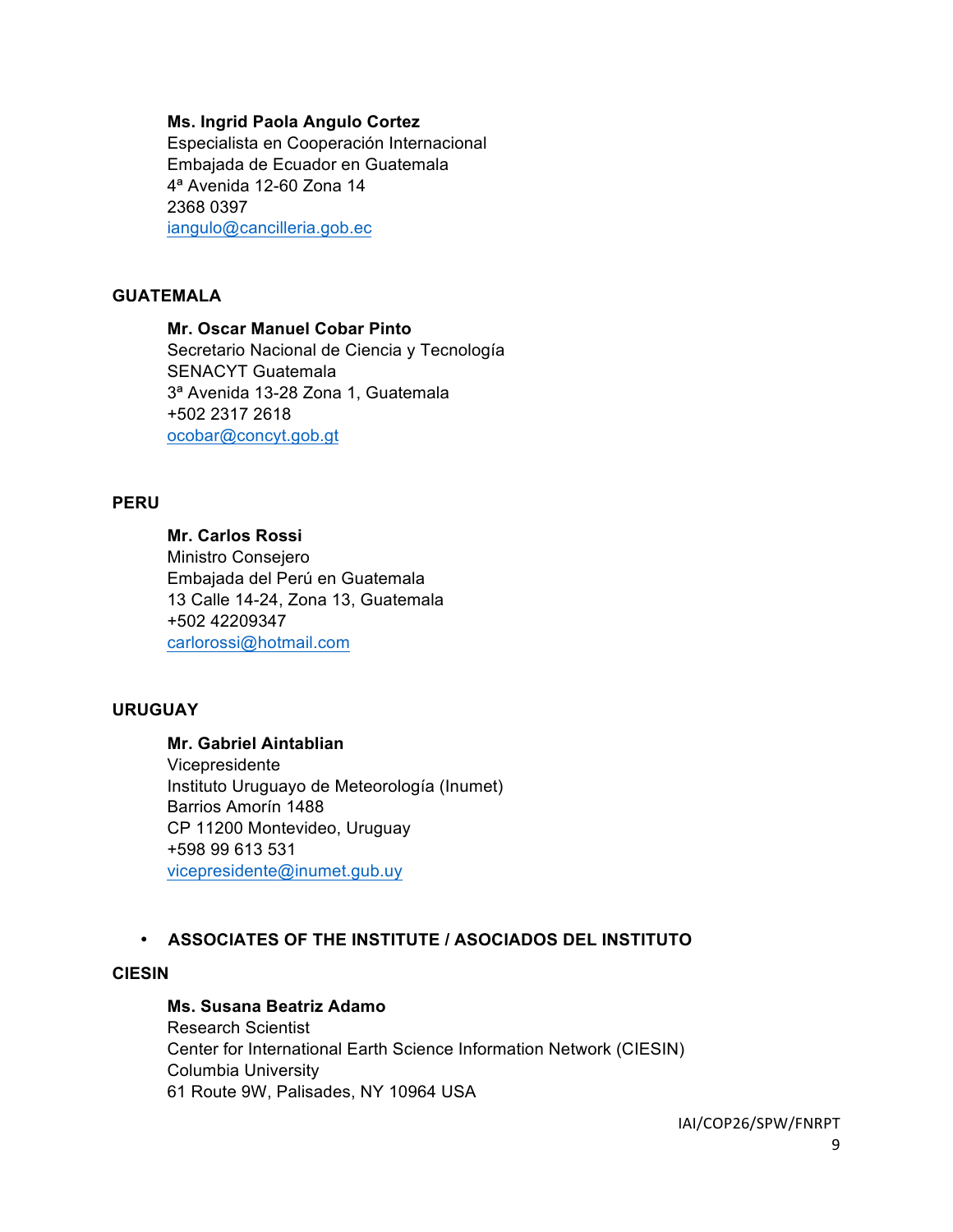+1 845 365 8966 sadamo@ciesin.columbia.edu

## **FAPESP**

## **Mr. Reynaldo Luiz Victoria**

Professor São Paulo Research Foundation (FAPESP) Carolina Mendes Thame 730 13390-000 Rio das Pedras, SP, Brasil +55 19 98114 9176 reynado.victoria@gmail.com

## • **INSTITUTIONS / INSTITUCIONES**

## **APN**

**Mr. Tsutsui Seiji Director** Asia-Pacific Network for Global Change Research (APN) APN Secretariat East Building 4F, 1-5-2 Wakinohama Kaigan Dori Kobe JAPAN 502 2364 0336 stsutsui@apn-gcr.org

## • **IAI INVESTIGATORS / INVESTIGADORES DEL IAI**

**Mr. Arturo Sanchez-Azofeifa** Professor University of Alberta Earth and Atmospheric Sciences Department University of Alberta, Edmonton, Alberta, T6G2E3 +1 780 905 0814 arturo.sanchez@ualberta.ca

## **Mr. Christopher Scott**

**Director** Udall Center for Studies in Public Policy University of Arizona 803 E. 1<sup>st</sup> St, Tucson, AZ, USA +1 520 626 4393 cascott@email.arizona.edu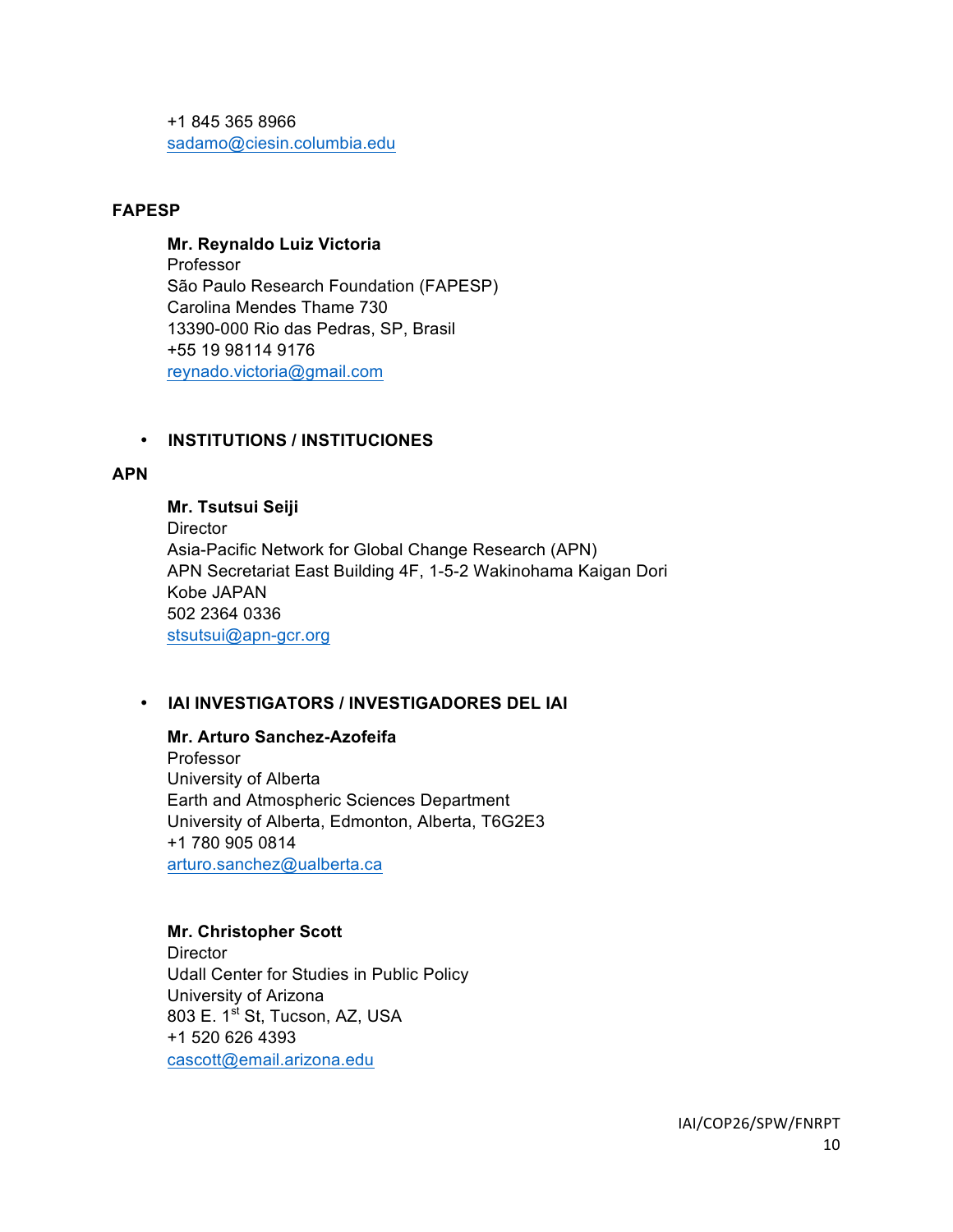• **SAC**

## **Mr. Edwin Castellanos (Chair)**

Dean of Research Universidad del Valle de Guatemala 18 Av. 11-95 zona 15 Guatemala, Guatemala (502) 2364 0336 ecastell@uvg.edu.gt

#### **Mr. Antonio Rocha Magalhães**

SQS 315 – Bloco A – Ap. 104 55 61 32451081 armagalhaes@gmail.com

## **Ms. Elena Abraham**

Professor of Environmental Research CONICET Av. Ruiz Leal s/n Parque General San Martín Mendoza, Argentina +54261155320062 abraham@mendoza-conicet.gob.ar

#### **Mr. Josh Tewksbury**

Director, Colorado Global Hub Future Earth 4001 Discovery Drive Boulder, Colorado 80301 206 890 7666 josh.tewksbury@futureearth.org

#### **Ms. Tereza Cavazos**

Center for International Earth Science Information Network (CICESE) Carretera Ensenada – Tijuana #3918 Zona Playitas, B.C., Mexico +52 646 118 6562 tcavazos@cicese.mx

• **SPAC**

# **Ms. Brigitte Baptiste (Chair)**

Instituto de Investigación de Recursos Biológicos